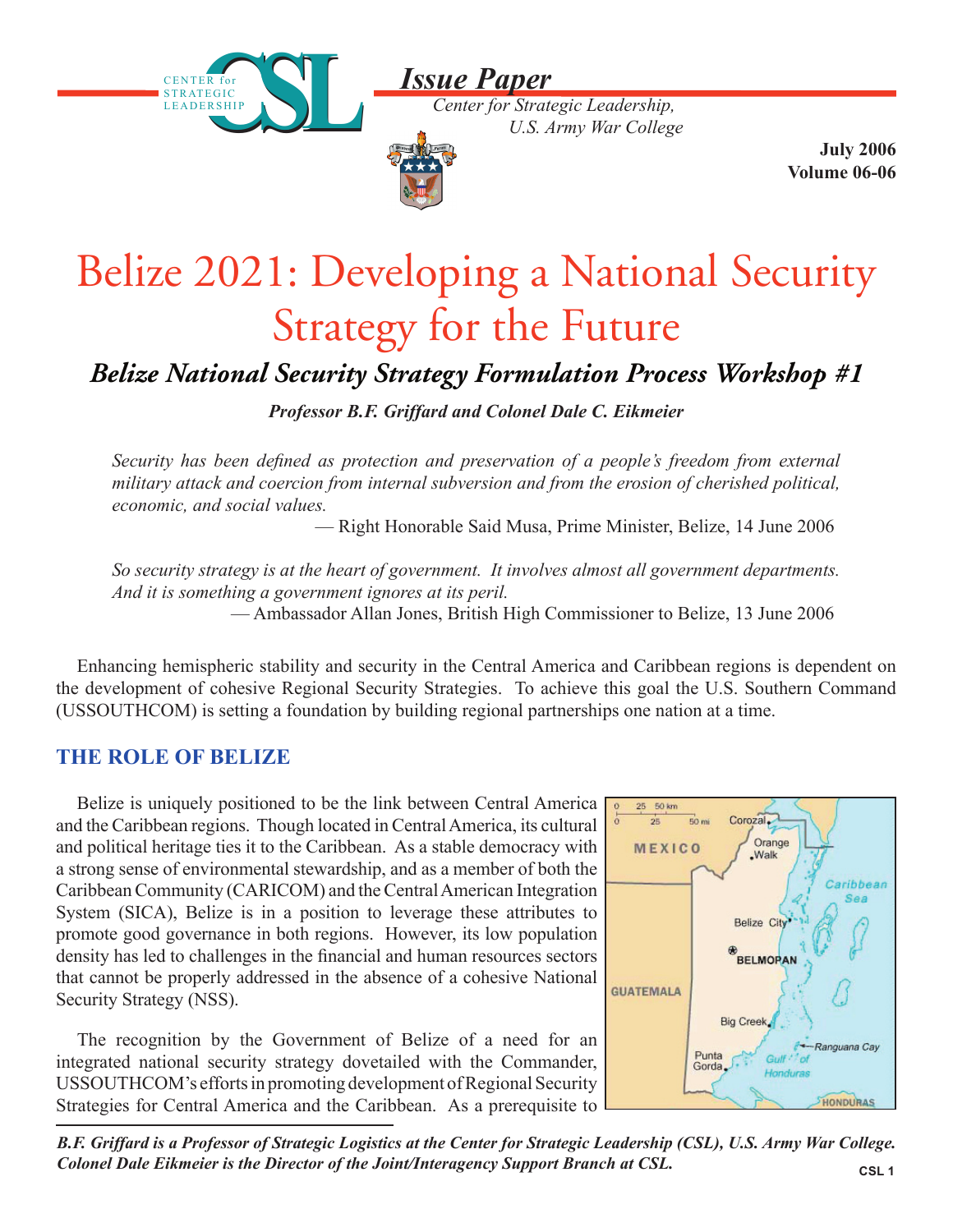Regional Security Strategies, it is necessary for the regional nations to develop individual security strategies. Belize is the first in the region to step up to the plate in this effort. To support this initiative a two-man team from the United States Army War College (USAWC) Center for Strategic Leadership (CSL) successfully facilitated the initial Belize NSS Formulation Process Workshop, during the period 13-16 June 2006. Focused on Belize 2021, this first of three workshops identified major security issues and prioritized them as Tier 1, 2 or 3 threats to a prosperous Belize 15 years hence.

#### **BACKGROUND**

In September 2005, the Government of Belize (GOB) recognized the need for a cohesive NSS that integrated the country's major security goals, policies, responsibilities and actions into one overall master plan. To develop this document the Belize National Security Council (NSC) appointed the Commander, Belize Defence Force (BDF), as the Executive Agent of a NSS Formulation Process.



The NSC directed the Commander to identify and analyze strategic level threats to Belize's security and define how to best counter these threats. The product would derive from a national vision expressing clearly defined goals Belize wants achieve in the next fifteen years, would identify and address obstacles to achieving these goals, and the appropriate steps to eliminate or mitigate their impact. The formulation process will engage relevant public, private and civil society actors to ensure broad support for the NSS. The final product will be a document that provides strategic guidance to the Cabinet, generates public awareness, and defines the roles of organizations and stakeholders in order for them to synchronize their own strategies and policies to support the NSS. To support his effort the BDF Commander requested assistance from the Commander, USSOUTHCOM and the British High Commissioner.

#### **SUPPORTING THE FORMULATION PROCESS**

In response to this request the USSOUTHCOM, with the concurrence of U.S. Army SOUTH (USARSOUTH), called upon the USAWC-CSL for assistance. The USAWC provided a three-man team to assist the Belize Defence Force in the development of a National Military Strategy (NMS). The CSL team of Professor B.F. Griffard and Colonel Dale Eikmeier worked closely with the USAWC's Department of National Security and Strategy to develop a methodology that provided facilitation and subject matter expertise in support of the Belize formulation process concept. This effort was augmented by a representative from the UK Ministry of Defence's (MOD) Security Sector Development Advisory Team (SSDAT). Mr. Thomas Hamilton-Baillie, a veteran of the SSDAT's NSS development effort in Jamaica, proved to be a valuable contributing member of the process facilitation team.



**CSL, USAWC**

#### **FORMULATION PROCESS METHODOLOGY**

Designed to develop a security strategy for Belize 15 years hence, the NSS Formulation Process is comprised of three workshops:

- Workshop # 1: Process Introduction & Strategic Environmental and Threat Analysis
- Workshop #2: Determination of National Capabilities and Requirements
- Workshop # 3: National Security Framework

**CSL 2** Workshop participants include the policy-development/decision-making level of the participating Ministry, Department, Agency, or Organization. The private sector and civil society will be invited to participate. The process will be overseen by the Joint NSS Management Team (JNSSMT) who will be responsible for both preand post-workshop preparation and reporting.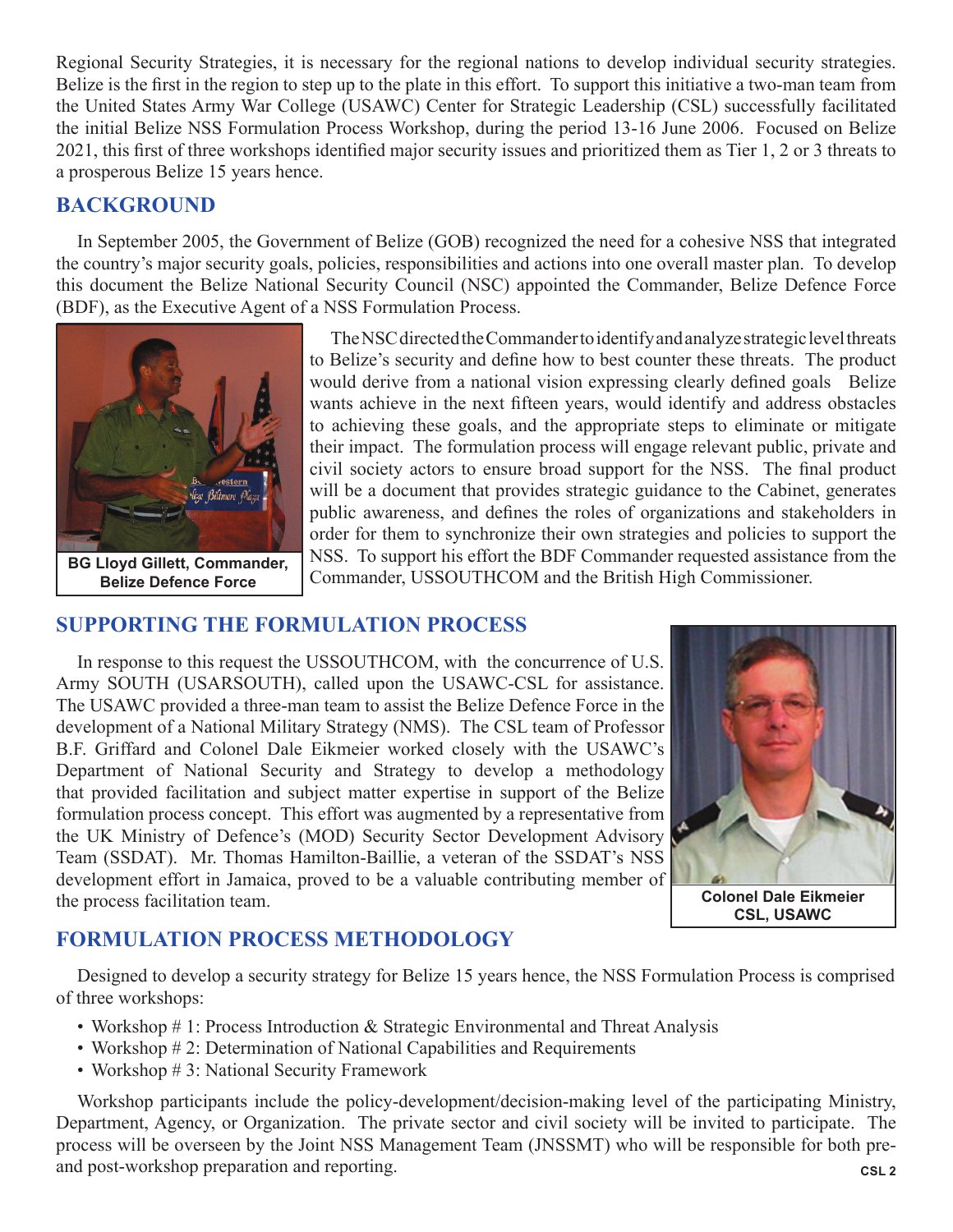#### **WORKSHOP #1: PROCESS INTRODUCTION & STRATEGIC ENVIRONMENTAL AND THREAT ANALYSIS**

Conducted in Belize City, Belize June 13-16, 2006 this workshop addressed the major issues that may impact Belize's national security over the next 15 years. These issues include transnational and domestic crimes, border security issues, terrorism, pandemics, territorial differendums, environmental degradation, migration/immigration and globalization. If not adequately addressed these national security concerns could lead to a spiral downturn of the economy, political instability, and social degradation and loss of public confidence.

The workshop was launched by opening remarks from the U.S. Ambassador to Belize, Robert J. Dieter, and the British High Commissioner to Belize, Ambassador Allan Jones, who stressed the importance of Belize developing and proceeding with a single national strategy. For the remainder of the day the speakers laid the groundwork for what was to be accomplished. Interspersed with the USAWC team's information on the NSS process and its components were presentations by GOB cabinet-level spokespersons. Mr. Lindsey Belisle, Deputy Border Commissioner, Belize, discussed territorial integrity, a subject that has been a contentious and unnecessary barrier to economic and social development. He reviewed the territorial differendums currently under

## **Belize 2021: Vision**

- A safe, secure Belize at peace with itself and its neighbors, where the security environment allows the development of a peaceful and democratic society that utilizes its human and natural reseources to ensure prosperity, social justice, ethnic harmony and sustainable livelihood.
	- Capable of contributions to regional and international security
	- Exemplar of regional democratic governance
		- Right Honorable Said Musa, Prime Minister of Belize, 14 June 2006, addressing the NSS Formulation Process Workshop

## **Belize 2021: Threats**

- **Tier 1 •**
	- **Transnational & Organized Crime** –
	- **Cross-Border Issues** –
	- **Natural Disasters** –
- **Tier 2** •
	- **Terrorism** –
	- **Pandemics** –
	- **Territorial Disputes** –
- **Tier 3** •
	- **Environmental Degradation** –



**The Right Honorable Said Musa Prime Minister of Belize**

discussion with Belize's neighbors – Mexico, Guatemala, and Honduras. Negotiators are working to transform these contentious issues into creative opportunities for mutual benefit. This description of the physical geography of Belize was then given a more personal face by the Honorable Cordel L. Hyde the GOB Minister of Defence, who conducted a frank and open discussion on the nation's security and social environment. On Day Two the participants received threat evaluations from the Commander BDF, BG Lloyd Gillett; a view of the current and future financial environment from Dr. Carla Barnett, Financial Secretary, Ministry of Finance; a look at the internal security threats caused by transnational crime by the Minister of Home Affairs & Public Utilities, the Honorable Ralph Fonseca; a review of the state of education in Belize by Ms. Diane Meaia, Ministry of Education; and the Belize 2021 Vision from the Right Honorable Said Musa, Prime Minister of Belize. Using the Prime Minister's stated vision for Belize 2021 as a start point the USAWC team broke the participants into working groups to begin the threat identification and prioritization process.